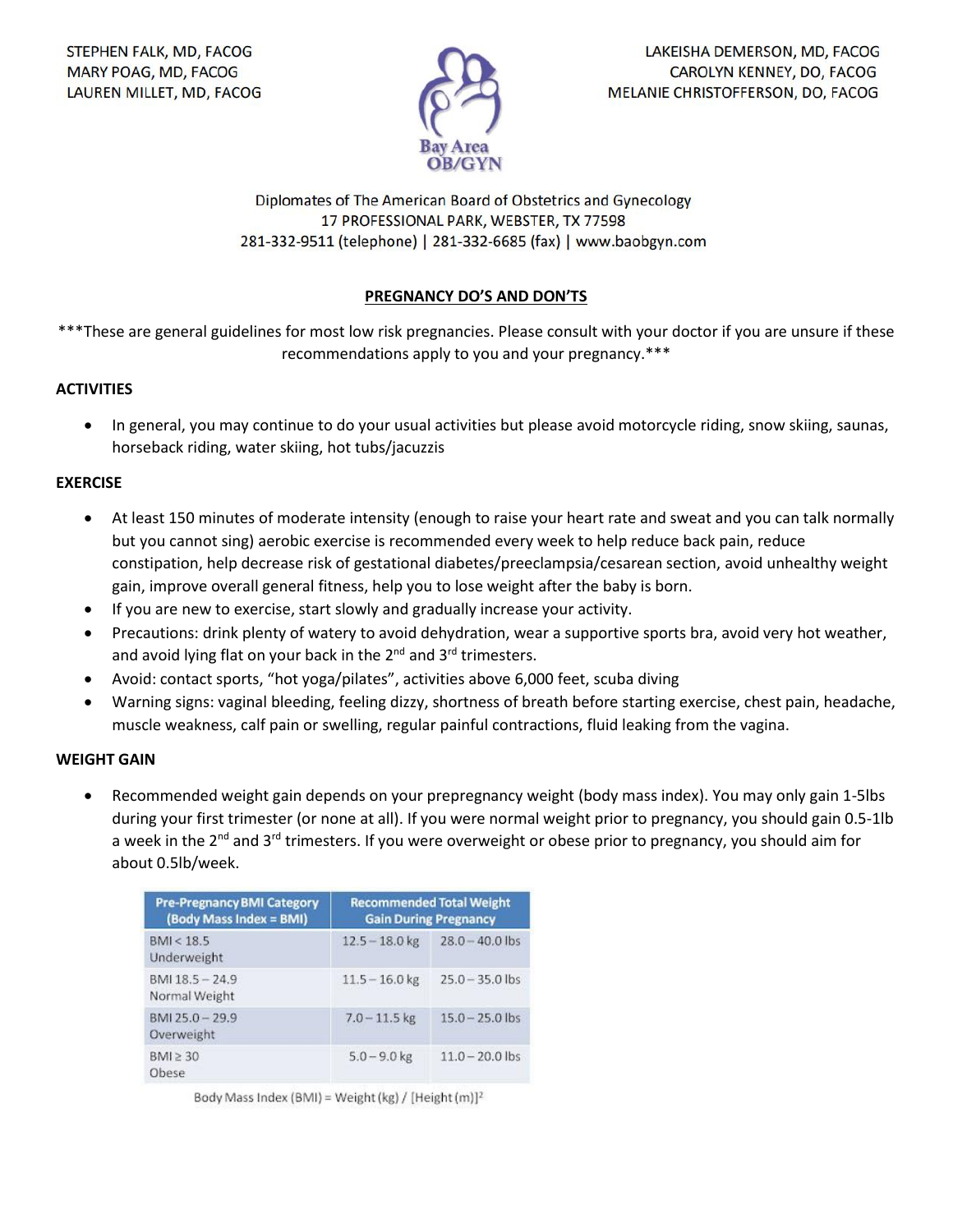# **NUTRITION - <https://www.acog.org/womens-health/faqs/nutrition-during-pregnancy>**

- Instead of "eating for two", try to each twice as healthy and increase your calories about 340 calories a day starting in the 2nd trimester (600 calories a day if twins, 900 calories a day if triplets).
- Key Vitamins and Minerals during pregnancy

| <b>Nutrient (Daily Recommended</b><br>Amount)                                                                                          | <b>Why You and Your Fetus</b><br><b>Need It</b>                             | <b>Best Sources</b>                                                                                                                                                                   |  |
|----------------------------------------------------------------------------------------------------------------------------------------|-----------------------------------------------------------------------------|---------------------------------------------------------------------------------------------------------------------------------------------------------------------------------------|--|
| Calcium (1,300 milligrams for<br>ages 14 to 18 years; 1,000<br>milligrams for ages 19 to 50<br>years)                                  | Builds strong bones and<br>teeth                                            | Milk, cheese, yogurt, sardines, dark green leafy<br>vegetables                                                                                                                        |  |
| Iron (27 milligrams)                                                                                                                   | oxygen to your fetus                                                        | Helps red blood cells deliver Lean red meat, poultry, fish, dried beans and peas,<br>iron-fortified cereals, prune juice                                                              |  |
| lodine (220 micrograms)                                                                                                                | Essential for healthy brain<br>development                                  | lodized table salt, dairy products, seafood, meat,<br>some breads, eggs                                                                                                               |  |
| Choline (450 milligrams)                                                                                                               | of your fetus's brain and<br>spinal cord                                    | Important for development Milk, beef liver, eggs, peanuts, soy products                                                                                                               |  |
| Vitamin A (750 micrograms for<br>ages 14 to 18 years; 770<br>micrograms for ages 19 to 50                                              | Forms healthy skin and<br>eyesight                                          | Carrots, green leafy vegetables, sweet potatoes                                                                                                                                       |  |
| years)                                                                                                                                 | Helps with bone growth                                                      |                                                                                                                                                                                       |  |
| Vitamin C (80 milligrams for ages Promotes healthy gums,<br>14 to 18 years; 85 milligrams for teeth, and bones<br>ages 19 to 50 years) |                                                                             | Citrus fruit, broccoli, tomatoes, strawberries                                                                                                                                        |  |
| Vitamin D (600 international<br>units)                                                                                                 | Builds your fetus's bones<br>and teeth                                      | Sunlight, fortified milk, fatty fish such as salmon<br>and sardines                                                                                                                   |  |
|                                                                                                                                        | Helps promote healthy<br>eyesight and skin                                  |                                                                                                                                                                                       |  |
| Vitamin B6 (1.9 milligrams)                                                                                                            |                                                                             | Helps form red blood cells Beef, liver, pork, ham, whole-grain cereals,                                                                                                               |  |
|                                                                                                                                        | Helps body use protein, fat,<br>and carbohydrates                           | bananas                                                                                                                                                                               |  |
| Vitamin B12 (2.6 micrograms)                                                                                                           | Maintains nervous system                                                    | Meat, fish, poultry, milk (vegetarians should take a<br>supplement)                                                                                                                   |  |
|                                                                                                                                        | Helps form red blood cells                                                  |                                                                                                                                                                                       |  |
| Folic acid (600 micrograms)                                                                                                            | of the brain and spine                                                      | Helps prevent birth defects Fortified cereal, enriched bread and pasta,<br>peanuts, dark green leafy vegetables, orange juice,<br>beans. Also, take a daily prenatal vitamin with 400 |  |
|                                                                                                                                        | Supports the general<br>growth and development of<br>the fetus and placenta | micrograms of folic acid.                                                                                                                                                             |  |